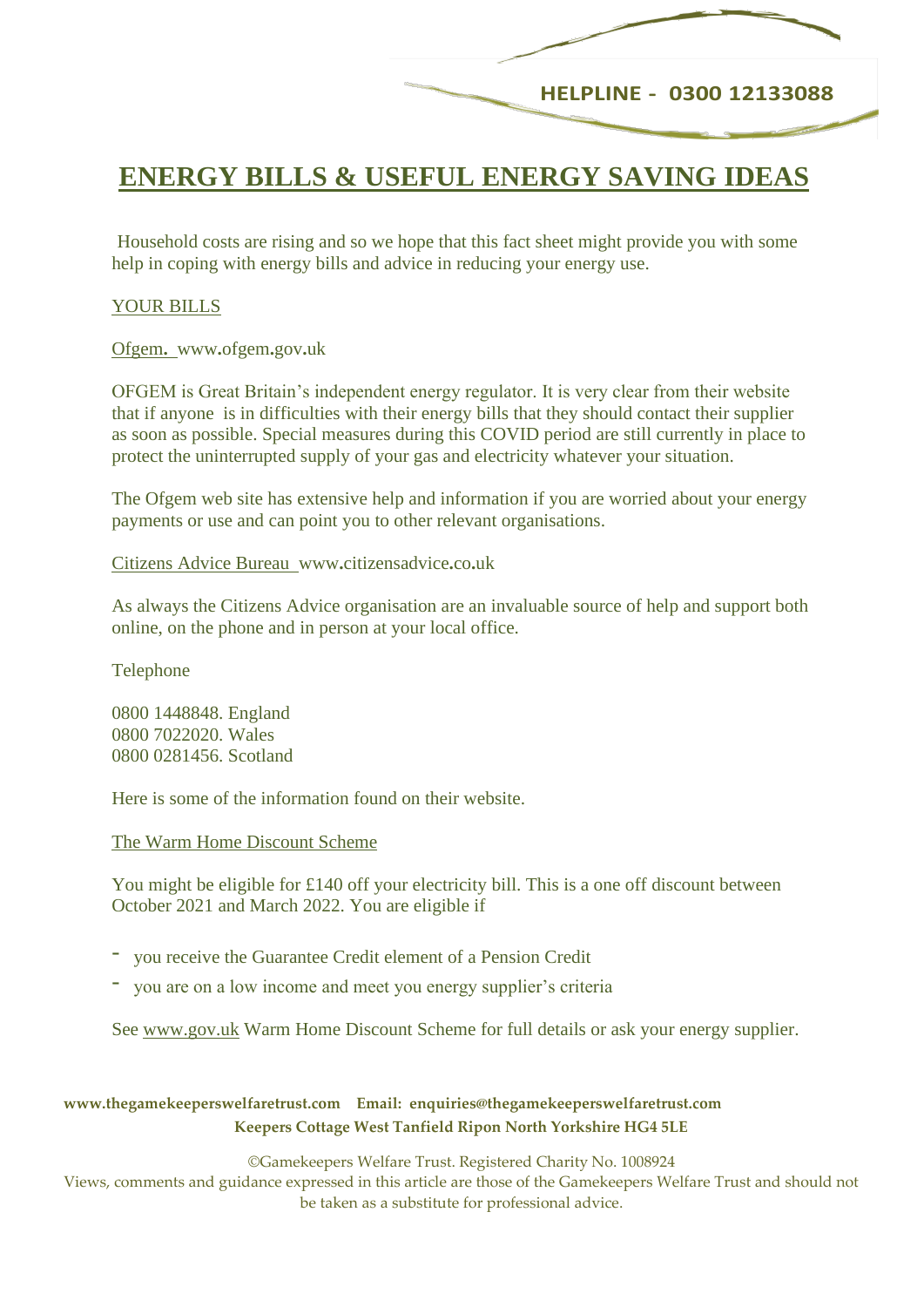# The Winter Fuel Payment

This is an annual payment to help with your heating bill in the winter. This is an automatic payment if you receive a State Pension or receive another social security benefit.

# Grants to help pay off energy debts

The following offer grants if you are one of their customers:

- British Gas Energy Trust ( This is available to anyone even if you are not one of their customers)
- Scottish Power
- OVO Energy Fund
- E.ON Energy Fund
- EDF Energy Customer Support Fund
- BULB Energy Support Fund

### Local Authority Grants

Look on the Simple Energy Advice website (www. simpleenerg[yadvice.co.uk\)](http://advice.co.uk/) or contact their trained advisors who can give telephone advice on their consumer helpline. Telephone 0808 223 1133

Your local council can also access the Household Support Fund if you are part of a vulnerable household.

### THE FOLLOWING IS AN EXAMPLE OF HOW YOUR ENERY PROVIDER MAY BE ABLE TO HELP

SCOTTISH POWER**.** www**.**community**.**[scottishpower](http://www.community.scottishpower.co.uk/)**.**co**.**uk

There is a great deal on their website or you can contact them by phone, the number of which is on your bill. Or 0800 027 0072

Scottish Power have a Priority Service Register which supports their most vulnerable customers. It provides free a range of services to help you manage your energy account.

# **www.thegamekeeperswelfaretrust.com Email: enquiries@thegamekeeperswelfaretrust.com** You are eligible if**Keepers Cottage West Tanfield Ripon North Yorkshire HG4 5LE**

©Gamekeepers Welfare Trust. Registered Charity No. 1008924

Views, comments and guidance expressed in this article are those of the Gamekeepers Welfare Trust and should not be taken as a substitute for professional advice.